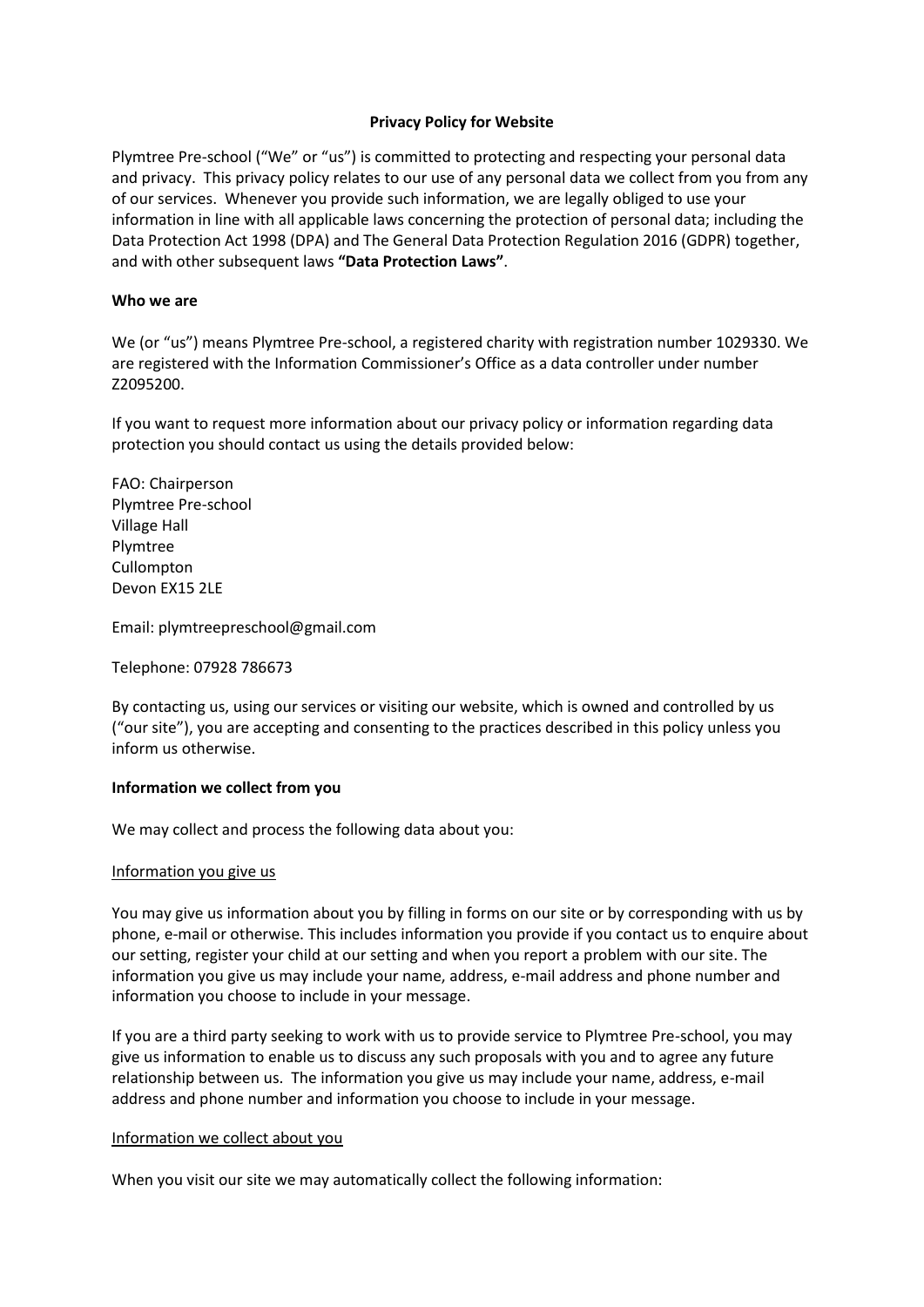- technical information, including the Internet Protocol (IP) address used to connect your computer to the Internet, your login information, browser type and version, time zone setting, browser plug-in types and versions, operating system and platform;
- information about your visit, including the full Uniform Resource Locators (URL) clickstream to, through and from our site (including date and time); products you viewed or searched for; page response times, download errors, length of visits to certain pages, page interaction information (such as scrolling, clicks, and mouse-overs), and methods used to browse away from the page and any phone number used to call our customer service number.

# Cookies

Our site does not use cookies.

# **Uses made of the information**

We use information held about you in the following ways:

## Information you give to us

If you are a prospective parent, we will use this information to respond to enquiries made by you about our setting.

If you are a third party provider, we will use this information only for the purposes of discussing, managing and administering the provision of the agreed contracted services.

## Information we collect about you

Examples of how we will use this information include (but are not limited to);

- to administer our services, and for internal operations, including troubleshooting, data analysis, testing, research, statistical and survey purposes;
- to improve our site to ensure that content is presented in the most effective manner for you and for your device;
- to allow you to participate in interactive features of our services, when you choose to do so;
- as part of our efforts to keep our services, site and premises safe and secure;
- to measure or understand the effectiveness of our service.

## Disclosure of your information

You agree that we can share your personal information with the staff and committee of Plymtree Pre-school to the extent reasonably necessary for the purposes stated above.

## **Third Parties**

We will keep your information within Plymtree Pre-school except where disclosure is required or permitted by law.

## **Where we store your personal data**

The data that we collect from you will be stored in the UK. We will take all steps reasonably necessary to ensure that your data is treated securely and in accordance with this privacy policy.